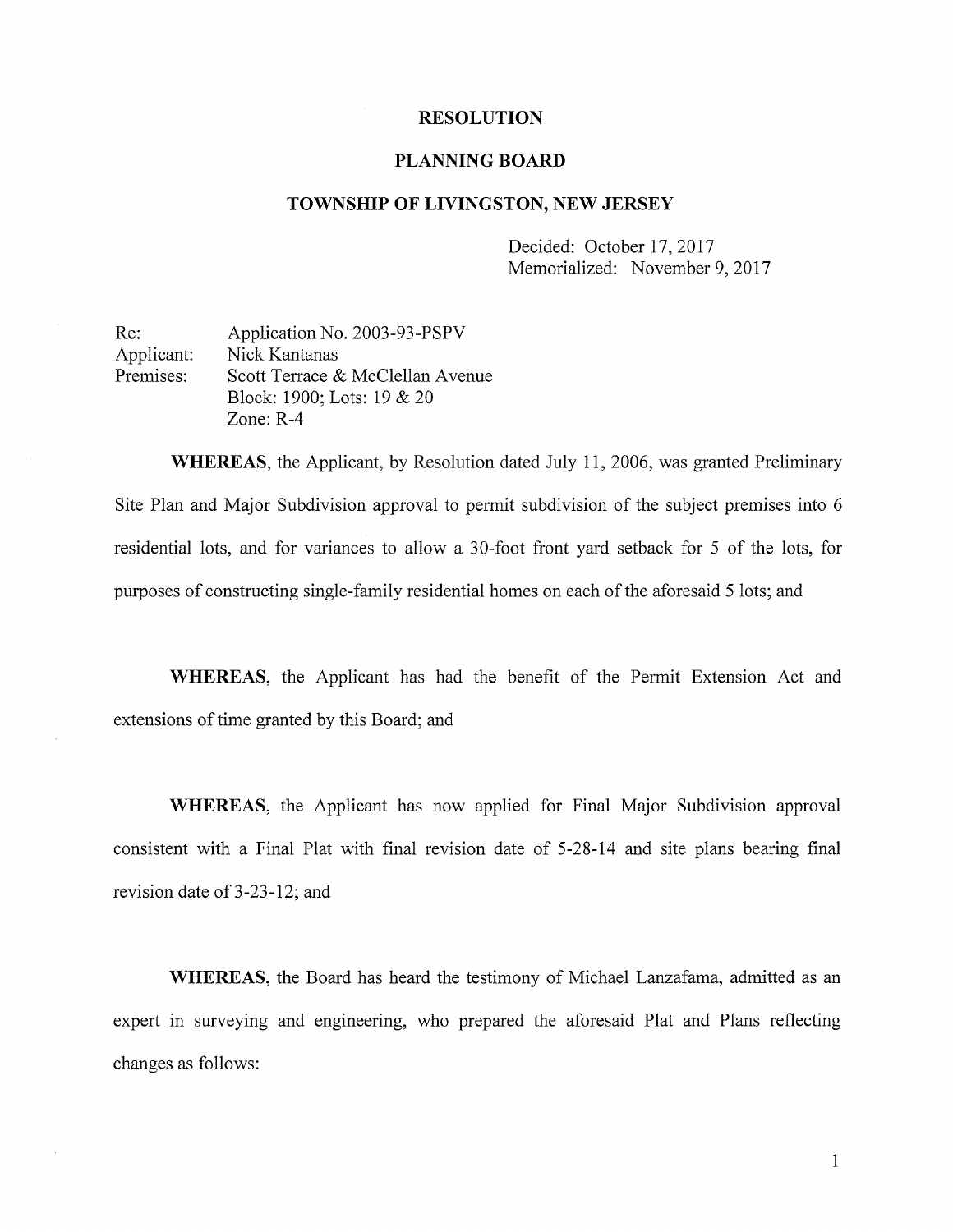A: Incorporated into the Plans were Conditions of Approval set forth in the Resolution of July 11, 2006; and

B: Due to storm damage to a large tree, changes were made for the drainage piping to be installed by an open trench procedure rather than by tunneling; and

C: Additional landscaping has been added at the request of adjoining neighbors.

The Applicant has agreed to comply with the comments of the Township Planner and Engineers set forth in their letter bearing revision date of October 10, 2017, and also to enter into a Developer's Agreement with the Township.

Members of the public, Lawrence Cooper and Seth Levine, appeared and posed questions to Mr. Lanzafama as to aspects of the Application. No members of the public offered testimony in support of or in opposition to the Application.

NOW, THEREFORE, BE IT RESOLVED for the reasons set forth herein, and as stated on the record by the Members of the Planning Board of the Township of Livingston, that:

1. The Application is in conformance with the requirements of the Township Code regarding Final Major Subdivision approval and the changes shown on the Final Subdivision Plat and Plans are in compliance with Conditions of Approval in the Preliminary approval or are not substantial.

2